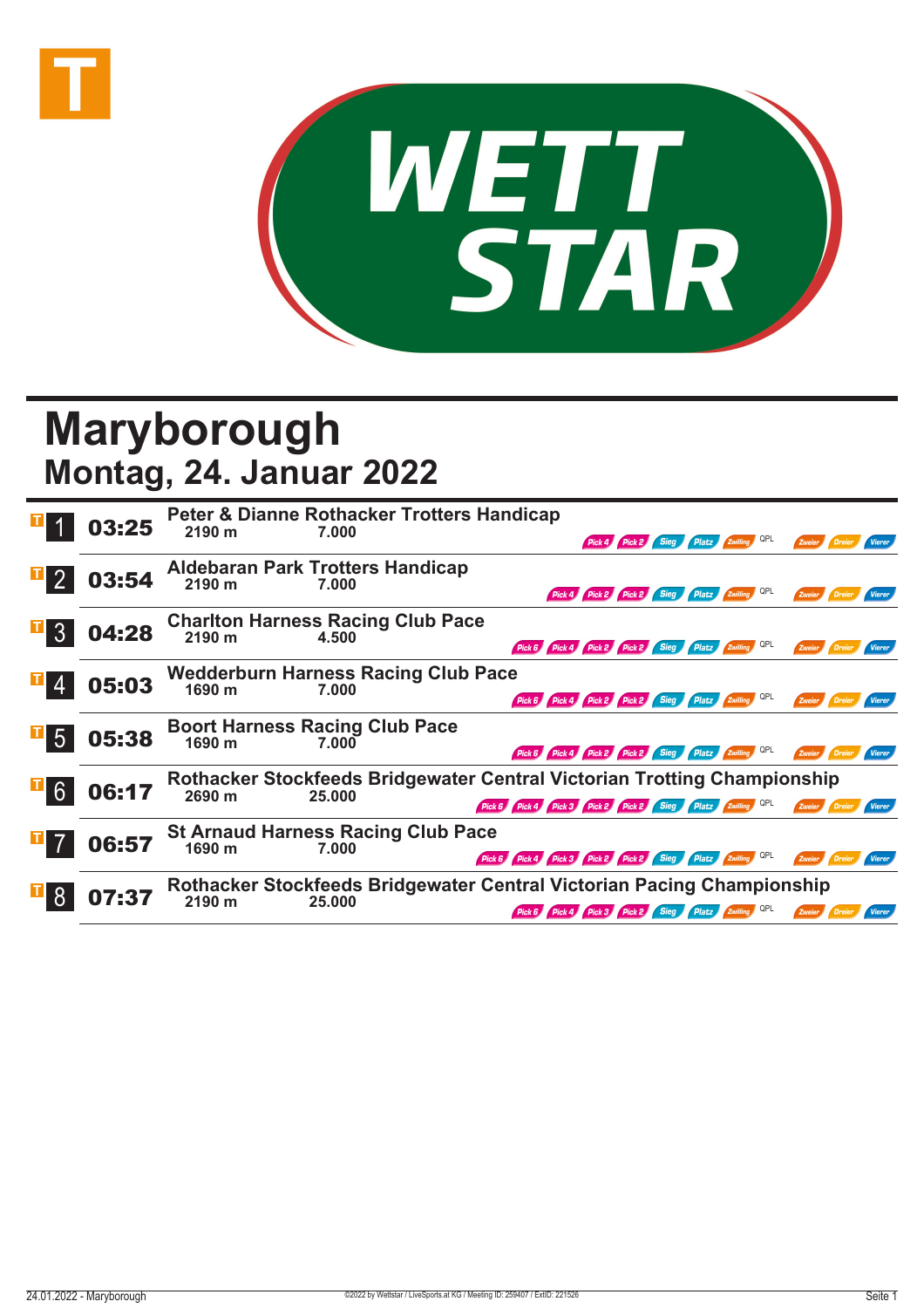| 24.01.2022 - Maryborough      | Rennen#8 | Seite 2 |
|-------------------------------|----------|---------|
| <b>WANN STARTET IHR PFERD</b> |          |         |

| <b>WANN STARTET IHR PFERD</b>                                                                                                                                                                                                                                                                        |                                                                                                                            |                                                                                                                                                                                                                                                        |                                                                                                                                                                                                                             |                                                                                                                                                                                                                                                                                           |                                                     |                                                                                                                                                                                                                                           |                                                                                                                                      |                                                                                                                                                                                                                                                                                        |                                                                                           |
|------------------------------------------------------------------------------------------------------------------------------------------------------------------------------------------------------------------------------------------------------------------------------------------------------|----------------------------------------------------------------------------------------------------------------------------|--------------------------------------------------------------------------------------------------------------------------------------------------------------------------------------------------------------------------------------------------------|-----------------------------------------------------------------------------------------------------------------------------------------------------------------------------------------------------------------------------|-------------------------------------------------------------------------------------------------------------------------------------------------------------------------------------------------------------------------------------------------------------------------------------------|-----------------------------------------------------|-------------------------------------------------------------------------------------------------------------------------------------------------------------------------------------------------------------------------------------------|--------------------------------------------------------------------------------------------------------------------------------------|----------------------------------------------------------------------------------------------------------------------------------------------------------------------------------------------------------------------------------------------------------------------------------------|-------------------------------------------------------------------------------------------|
| Aldebaran Belle<br>Amphijet<br>Aristocrat Chester<br>Art Secret<br>Asmileandawinx<br>Believe In Forever<br><b>Bella Lucy</b><br>Best Back Bruce<br>Beware The Fury<br>Bonavista Boy<br><b>Breathe Easy</b><br>Caesars Reign<br><b>Calypso Mistress</b><br>Charlie Walker<br>Dellsun<br>Easy Pickings | Emmber<br>6<br>3<br>3<br>3<br>4<br>5<br>$\overline{2}$<br>5<br>8<br>3<br>Harryhoo<br>$\overline{2}$<br>$\overline{2}$<br>6 | Esspe Supreme<br><b>Feisty Phoebe</b><br>Ferocious Son<br>Flash Kyvalley<br>Fling It Rainbow<br>Four Lonely Nights<br>From The West<br>Gracie Cullen<br>Hanover Jack<br>Happyaslarry<br>Herehecomes<br>Hes A Cool Mach<br>Hes Themightyspin<br>Homonym | 8<br>4<br>3<br>3<br>3<br>$\overline{2}$<br>5<br>3<br>8<br>6                                                                                                                                                                 | Hook Eye Joh<br>Im The Mightygramps<br>Inaugurate<br>Jack Of The Green<br>Jahbella<br>Jets Art<br>Johnny Redcoat<br>Kyvalley Hacienda<br>Loven Laughter<br>Lucky Serina<br><b>Major Banks</b><br>Miss Tyler<br>Mister Jimaringle<br><b>Mister Rebel</b><br>Morrisons Dream<br>Mumstheword | 8<br>4<br>7<br>2<br>2<br>8<br>4<br>6<br>5<br>8<br>1 | Musztang<br>My Porsche<br>Namoscar<br>Nomorelying<br>Oh Livia<br>One Over Da Son<br>Patched<br>Peakz Luck<br>Polly Peachum<br>Pray Tell<br>Primz Luck<br>Quake Proof<br><b>Realy Under Fire</b><br>Safari Cheer<br>Searover<br>Shecandoit | 8<br>$\overline{7}$<br>6<br>8<br>6<br>6<br>$6\phantom{1}$<br>$\overline{7}$<br>8<br>6<br>$\overline{7}$<br>4<br>$\Delta$<br>$\Delta$ | Showem Shifty<br>Simon<br>Smooth Deal<br>Steam Rolled<br><b>Stormont Star</b><br>Sugoi Alto<br>Surfsup Tigerpie<br>Thats Not My Gait<br>This Quaker<br><b>Three Rivers</b><br><b>Tiger Band Wagon</b><br>Uncle Al<br>Vallani Magic<br>Whatwillbeewillbee<br>Whos Countn<br>Wingate Guy | 3<br>8<br>8<br>3<br>5<br>$\overline{2}$<br>8<br>5<br>$\overline{2}$<br>4.7<br>6<br>6<br>5 |
| <b>WANN STARTET IHR JOCKEY / FAHRER</b>                                                                                                                                                                                                                                                              |                                                                                                                            |                                                                                                                                                                                                                                                        |                                                                                                                                                                                                                             |                                                                                                                                                                                                                                                                                           |                                                     |                                                                                                                                                                                                                                           |                                                                                                                                      |                                                                                                                                                                                                                                                                                        |                                                                                           |
| A M Conroy<br>C A Alford<br>D A Murphy<br>E J Tormey<br><b>G R Conroy</b><br>J A Pace<br>J L Duggan<br>Jordan Leedham<br>L J Justice<br>M G Gath<br>M W Hayes<br>R L Burnett<br>Tayla French                                                                                                         | 2,6<br>1,2,3,4,6,7,8<br>3,4,7<br>3,7,8<br>6<br>8<br>6<br>5,6<br>2,3,7<br>2,4<br>4.7<br>3,4<br>8                            |                                                                                                                                                                                                                                                        | A A Ainsworth<br>A Xiriha<br>C D Svanosio<br>D A Prosser<br>G A Craven<br>G R Sugars<br>J H Barker<br>J W Ainsworth<br>K E Manning<br>Lochie Cook<br>M I Stanley<br>R J Brosnan<br>Sean O'sullivan<br><b>Tony Vlaeminck</b> | 6<br>6<br>4,8<br>5<br>6<br>7<br>$\overline{7}$                                                                                                                                                                                                                                            | 1,2,6<br>1,3,6<br>2,3,4,8<br>2,3<br>3,5,7           | A M Ashwood<br>Ada Massa<br><b>Connor Clarke</b><br>D M Castles<br>G F Douglas<br>J A Mackinnon<br>J J Caldow<br>K M Gath<br>Luke Dunne<br>M J Bellman<br>R K Bartley<br><b>T</b> Ridis                                                   | James Herbertson                                                                                                                     | 7<br>4<br>4,5<br>5.8<br>6<br>8<br>4,5,7,8<br>6,8<br>5<br>1,2,3,4,5,8<br>8                                                                                                                                                                                                              |                                                                                           |
| <b>WANN STARTET IHR TRAINER</b>                                                                                                                                                                                                                                                                      |                                                                                                                            |                                                                                                                                                                                                                                                        |                                                                                                                                                                                                                             |                                                                                                                                                                                                                                                                                           |                                                     |                                                                                                                                                                                                                                           |                                                                                                                                      |                                                                                                                                                                                                                                                                                        |                                                                                           |
| A A Ainsworth B W Ainsworth 1,2,6<br>A H Stephens                                                                                                                                                                                                                                                    | 5                                                                                                                          | A A Herbertson<br>A M Conrov                                                                                                                                                                                                                           |                                                                                                                                                                                                                             | 5,8<br>2.6                                                                                                                                                                                                                                                                                | A C Bera<br>A P Gath                                | 4,7<br>6.8                                                                                                                                                                                                                                | A Cefai<br>A Xiriha                                                                                                                  |                                                                                                                                                                                                                                                                                        |                                                                                           |

| A A Ainsworth B W Ainsworth 1.2.6 |       | A A Herbertson               | 5.8 | A C Berg         |     | A Cefai               |     |
|-----------------------------------|-------|------------------------------|-----|------------------|-----|-----------------------|-----|
| A H Stephens                      |       | A M Conroy                   | 2,6 | A P Gath         | 6,8 | A Xiriha              |     |
| Alex Ashwood                      | 7,8   | <b>B A Lilley</b>            | 6,8 | <b>BL</b> Morgan |     | <b>B R Lunghusen</b>  |     |
| <b>Brent Jewell</b>               |       | C A Alford                   | 1.6 | C D Svanosio     |     | D A Prosser           |     |
| D J Mullan                        | 1,6   | D K Curran                   |     | D M Castles      |     | D M Giles             |     |
| D W Lock                          |       | Daniel Laird                 | 3,4 | G D Uren         |     | G F Douglas           | 5,8 |
| G J Lvon                          |       | <b>J Stanley</b>             |     | J A Brimacombe   |     | J B Hurrell           |     |
| J H Barker                        | 2,3,4 | J O'Sullivan                 |     | J Pace           |     | J W Ainsworth         |     |
| K A Exell                         |       | K E Manning                  |     | K G Whelan       | 2,3 | K J Barker            |     |
| L J Franc                         | 3,5   | Larry Lynch                  |     | M A Caldow       |     | M A Laugher           |     |
| M G Gath                          | 2,4   | M J Bellman                  |     | M R S Barby      |     | R J Brosnan E Brosnan |     |
| R J Pocock                        | 3,5   | R K Bartley S J O'donoghue 8 |     | R L Burnett      | 3,4 | R W Cross             |     |
| S C Cocks                         |       | S Edwards                    |     | T K Gange        | 7.8 | T Ridis               |     |
| <b>Toby Ainsworth</b>             |       | V P Mahar                    |     | W L Milner       |     |                       |     |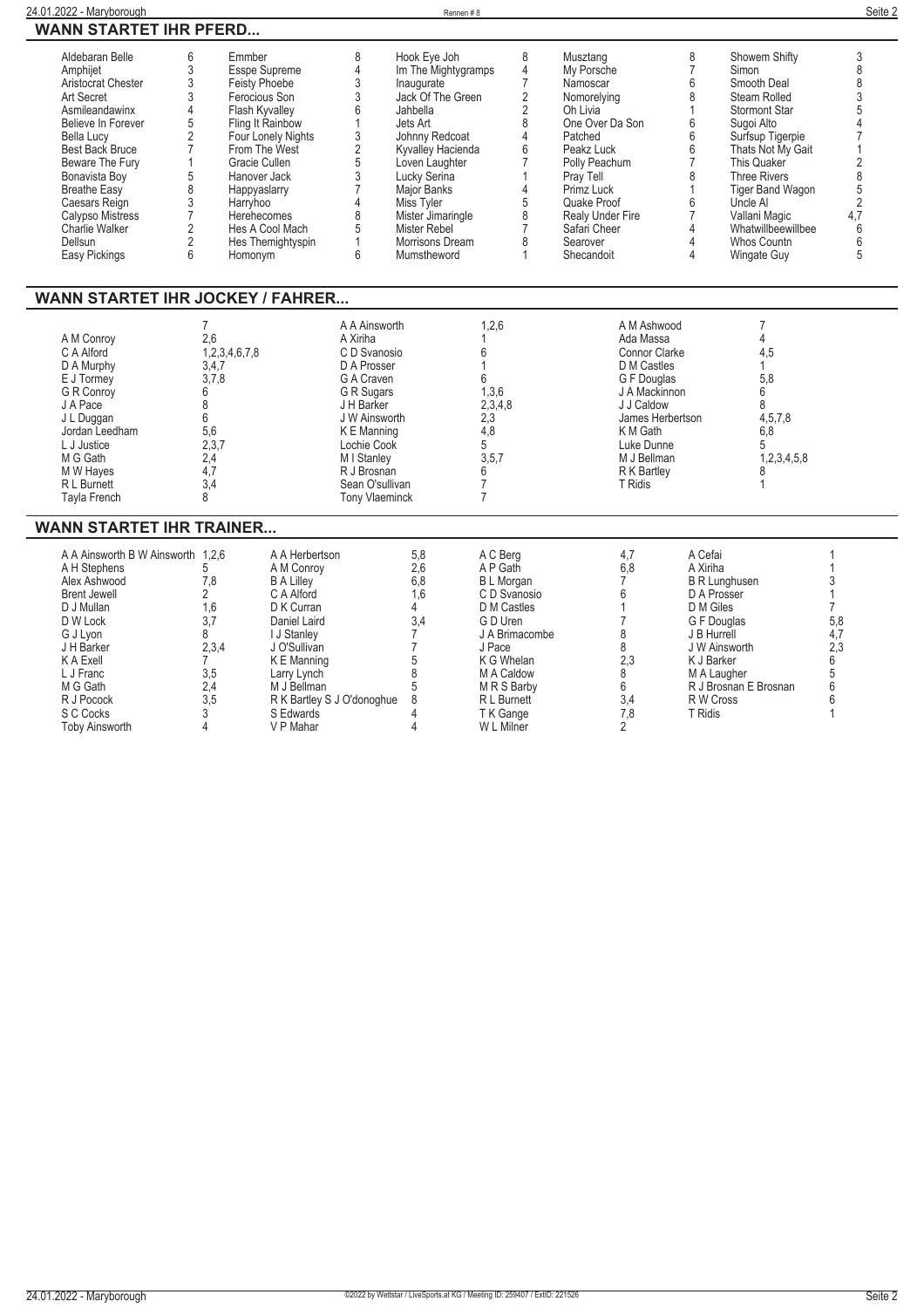|                         | 24.01.2022 - Maryborough                                                                                      | Rennen #1                                                      | Seite 3 |
|-------------------------|---------------------------------------------------------------------------------------------------------------|----------------------------------------------------------------|---------|
| $ \mathsf{T} $          | 2190 m<br>7.000                                                                                               | Peter & Dianne Rothacker Trotters Handicap<br>Rennpreis: 7.000 |         |
|                         | 03:25                                                                                                         |                                                                |         |
|                         | QPL<br><b>Sieg</b><br><b>Platz</b><br>Zwilling                                                                | Pick 2 Pick 4<br><b>Vierer</b><br><b>Dreier</b><br>Zweier      |         |
| 2190<br>И               | <b>Primz Luck</b><br>10j. W (The Pres - Howz Lucky)<br>Trainer: A Xiriha<br>м                                 |                                                                |         |
| ML: 26,0                | A Xiriha                                                                                                      |                                                                |         |
| $\overline{\mathbf{2}}$ | <b>Mumstheword</b><br>6j. W (Louey Louey Louey - Mosquito Duches<br>Trainer: T Ridis<br>鸿                     |                                                                |         |
| ML: 10,0                | <b>T</b> Ridis                                                                                                |                                                                |         |
| 3                       | <b>Beware The Fury</b><br>6j. W (Majestic Son - Calder Fury)<br>Trainer: A A Ainsworth B W Ainsworth          |                                                                |         |
| ML: 8,0                 | A A Ainsworth                                                                                                 |                                                                |         |
| 4                       | Hes Themightyspin<br>7j. W (Majestic Son - Sunelle)<br>Trainer: D J Mullan<br><b>G R Sugars</b>               |                                                                |         |
| ML: 5,0                 | <b>Oh Livia</b>                                                                                               |                                                                |         |
| 5                       | 10j. S (Bacardi Lindy - Clare Obrien)<br>Trainer: D A Prosser                                                 |                                                                |         |
| ML: 31,0                | D A Prosser                                                                                                   |                                                                |         |
| 6<br>ML: 37,0           | <b>Fling It Rainbow</b><br>6j. W (Fling It - Rainbow Reflection)<br>Trainer: A Cefai<br>淘<br>X<br>M J Bellman |                                                                |         |
|                         | <b>Thats Not My Gait</b>                                                                                      |                                                                |         |
|                         | 4j. S (Follow The Stars - Forever Happy)<br>Trainer: C A Alford<br>49<br>P.                                   |                                                                |         |
| ML: 35,0                | <b>C A Alford</b>                                                                                             |                                                                |         |
| 8                       | <b>Lucky Serina</b><br>61. S (Lucky Chucky - Janover Hanover)<br>Trainer: D M Castles                         |                                                                |         |
| ML: 65,0                | <b>D</b> M Castles                                                                                            |                                                                |         |
| Ergebnis:               | Quoten:                                                                                                       |                                                                |         |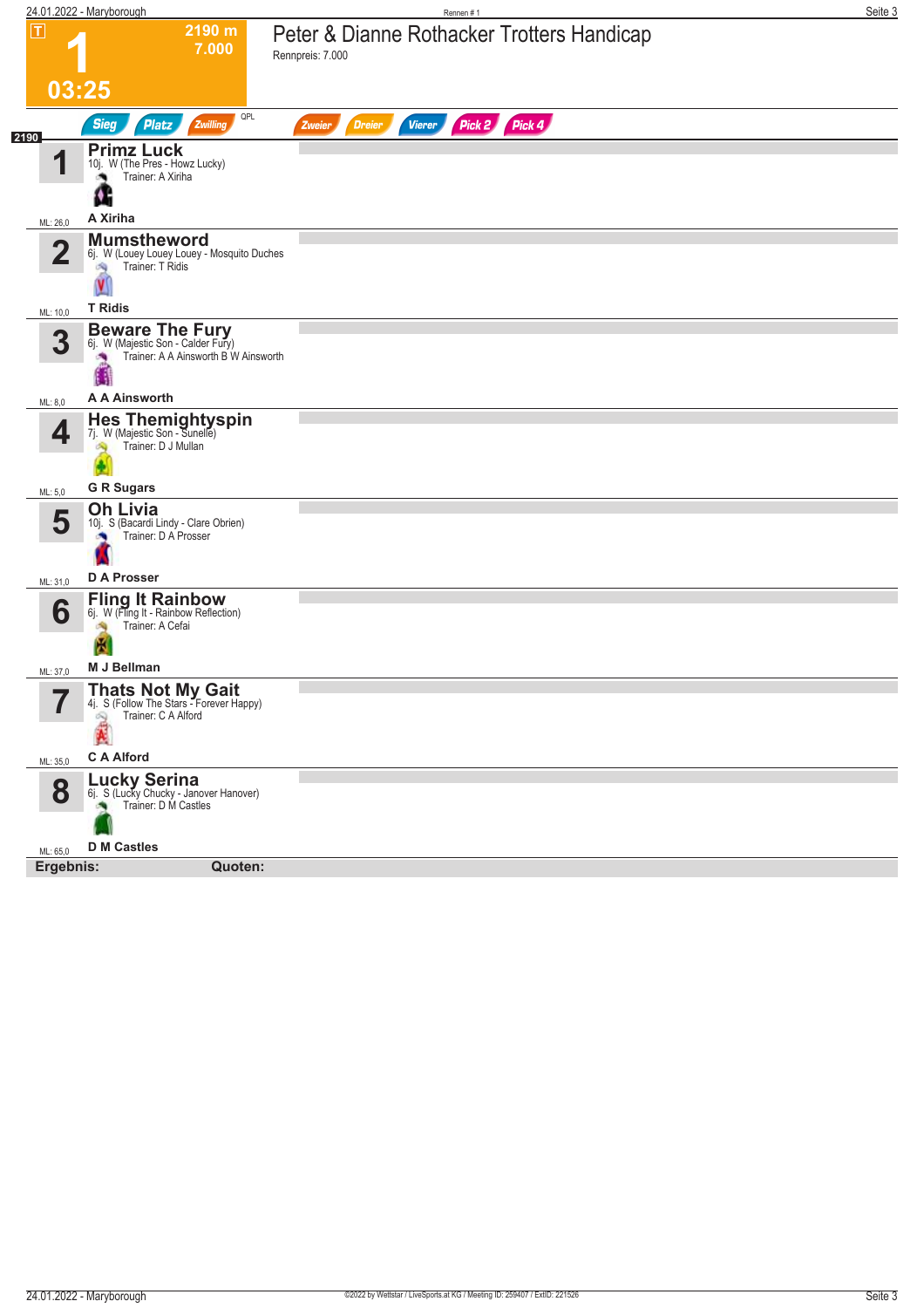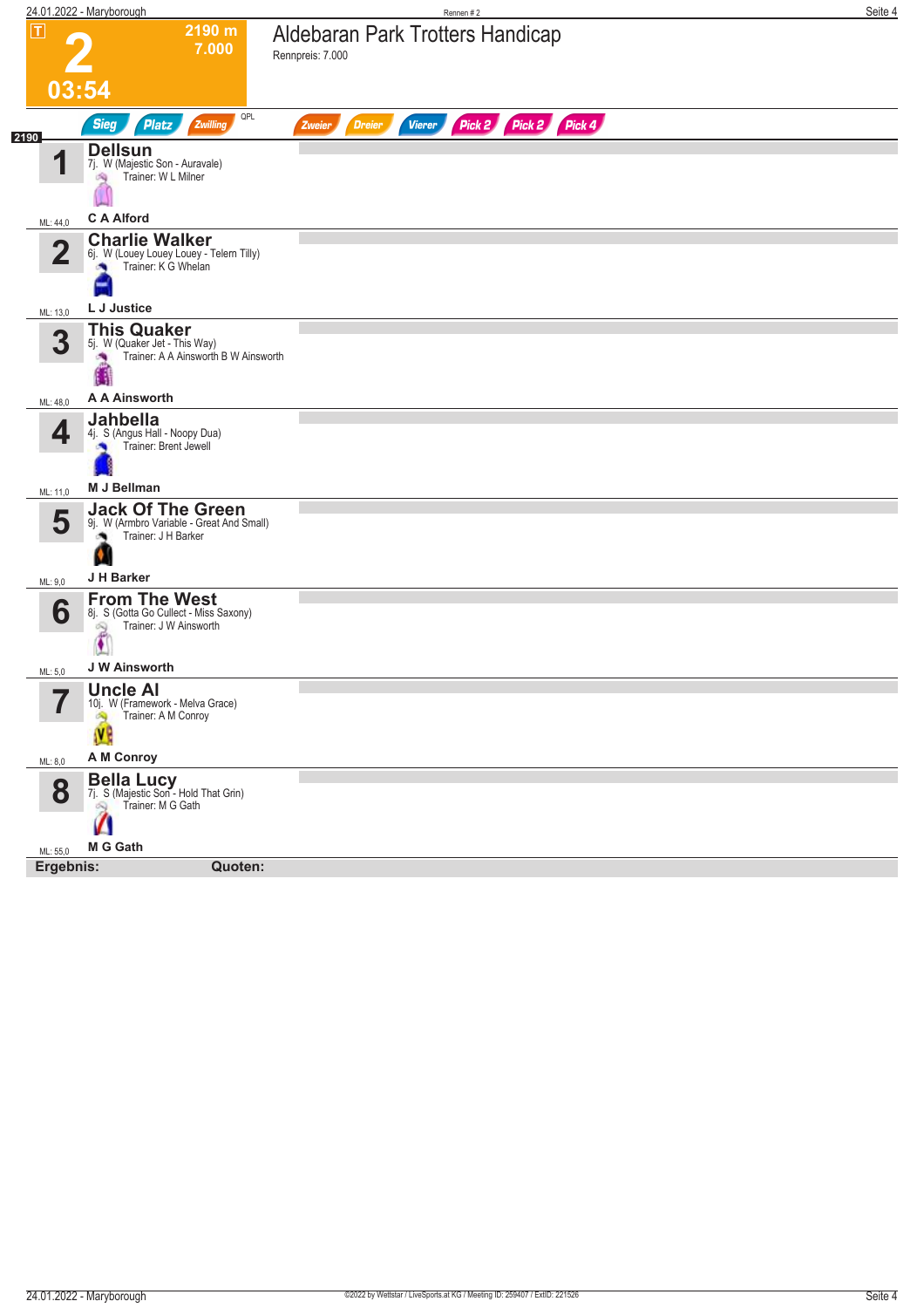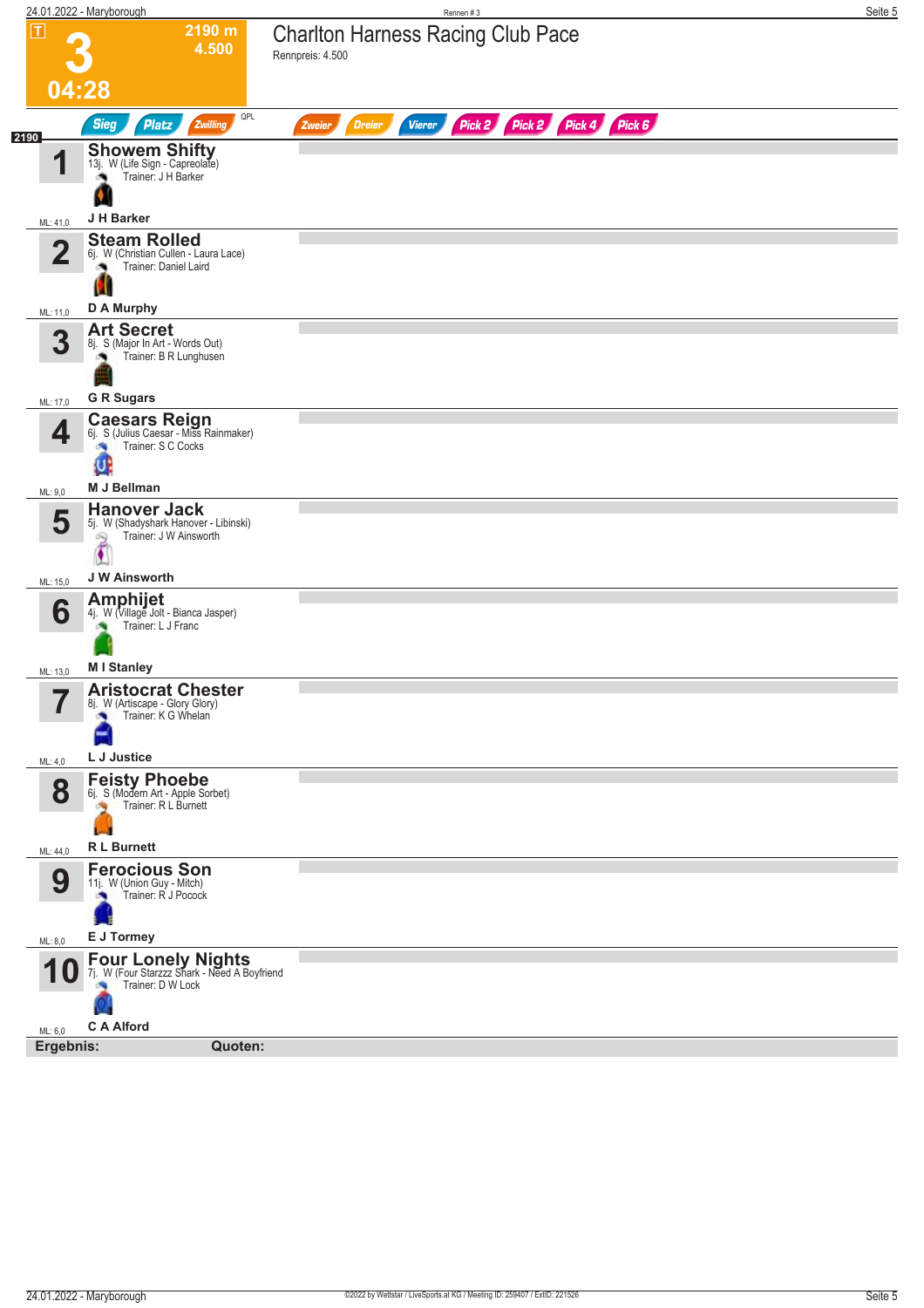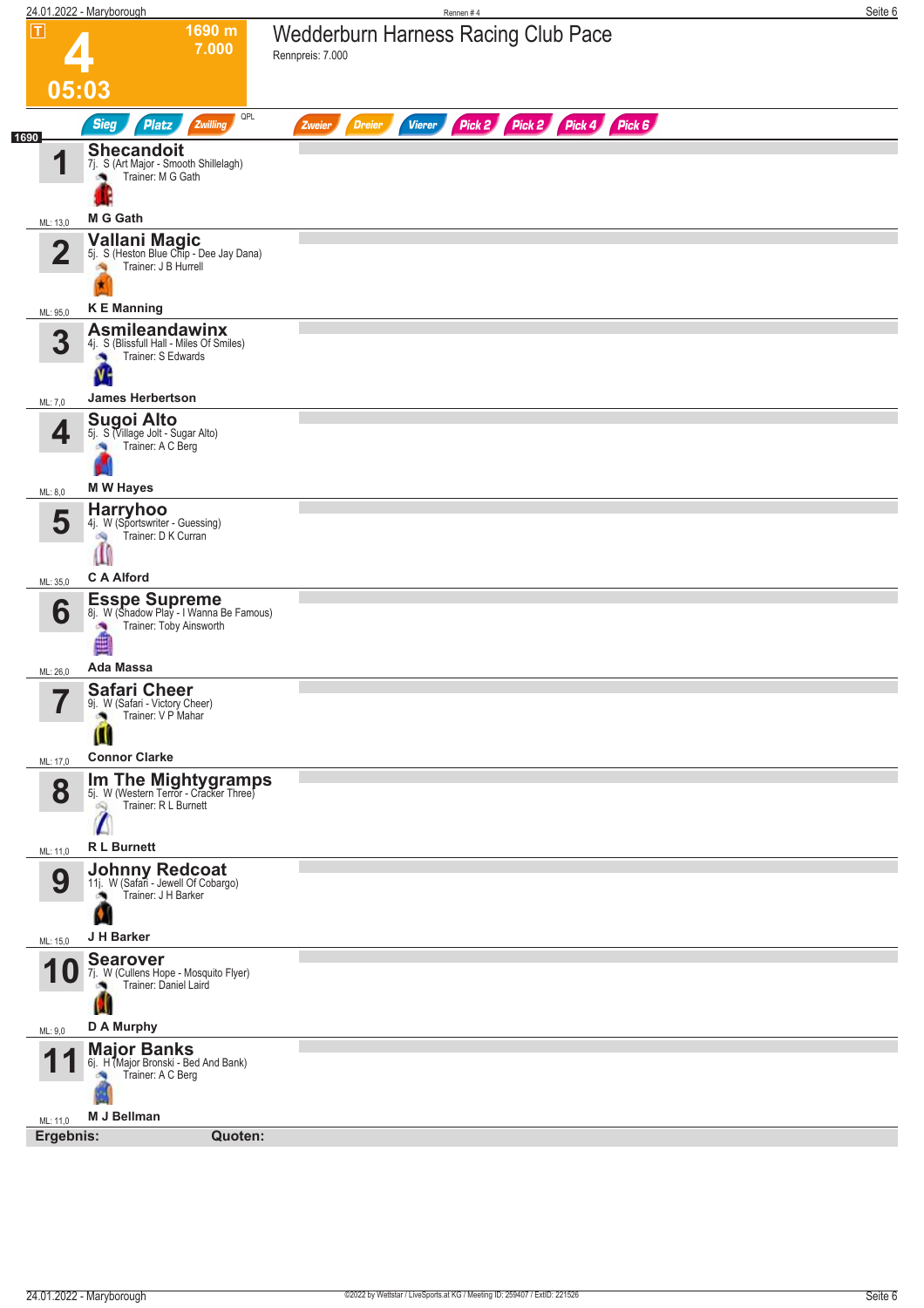|                         | 24.01.2022 - Maryborough                                                                                      | Rennen#5                                                                   | Seite 7 |
|-------------------------|---------------------------------------------------------------------------------------------------------------|----------------------------------------------------------------------------|---------|
| T                       | 1690 m<br>7.000                                                                                               | <b>Boort Harness Racing Club Pace</b><br>Rennpreis: 7.000                  |         |
| 05:38                   |                                                                                                               |                                                                            |         |
|                         | QPL<br><b>Sieg</b><br>Zwilling<br><b>Platz</b>                                                                | Pick 2 Pick 2 Pick 4<br>Pick 6<br><b>Dreier</b><br><b>Vierer</b><br>Zweier |         |
| 1690<br>И               | <b>Bonavista Boy</b><br>5j. W (Bonavista Bay (Au - Bianca Jasper)<br>Trainer: L J Franc                       |                                                                            |         |
| ML: 33,0                | <b>MI</b> Stanley                                                                                             |                                                                            |         |
| $\overline{\mathbf{2}}$ | <b>Miss Tyler</b><br>4j. S (Well Said - Fine Exception)<br>Trainer: G F Douglas<br>69<br>A                    |                                                                            |         |
|                         | <b>G F Douglas</b>                                                                                            |                                                                            |         |
| ML: 55,0<br>3           | <b>Tiger Band Wagon</b><br>4j. W (Rock N Roll Heaven - Weona Miss Tim<br>Trainer: A A Herbertson              |                                                                            |         |
| ML: 37,0                | <b>James Herbertson</b>                                                                                       |                                                                            |         |
| 4                       | <b>Hes A Cool Mach</b><br>4j. W (Mach Three - Shes A Cool Lady)<br>Trainer: K E Manning<br><b>Lochie Cook</b> |                                                                            |         |
| ML: 44,0                | <b>Wingate Guy</b>                                                                                            |                                                                            |         |
| 5                       | 6j. W (Union Guy - Alberts Belle)<br>Trainer: A H Stephens                                                    |                                                                            |         |
| ML: 19,0                | <b>Connor Clarke</b>                                                                                          |                                                                            |         |
| 6<br>ML: 26,0           | <b>Gracie Cullen</b><br>6j. S (Alta Christiano - Grace Anatomy)<br>Trainer: M J Bellman<br>M J Bellman        |                                                                            |         |
| 57                      | <b>Believe In Forever</b>                                                                                     |                                                                            |         |
| ı                       | 7j. W (Rock N Roll Heaven - Close Embrace)<br>Trainer: M A Laugher<br>Ą<br>闣                                  |                                                                            |         |
| ML: 19,0                | <b>Luke Dunne</b>                                                                                             |                                                                            |         |
| 8                       | <b>Stormont Star</b><br>8j. W (For A Reason - Czarina Katerina)<br>Trainer: R J Pocock                        |                                                                            |         |
| ML: 13,0                | Jordan Leedham                                                                                                |                                                                            |         |
| Ergebnis:               | Quoten:                                                                                                       |                                                                            |         |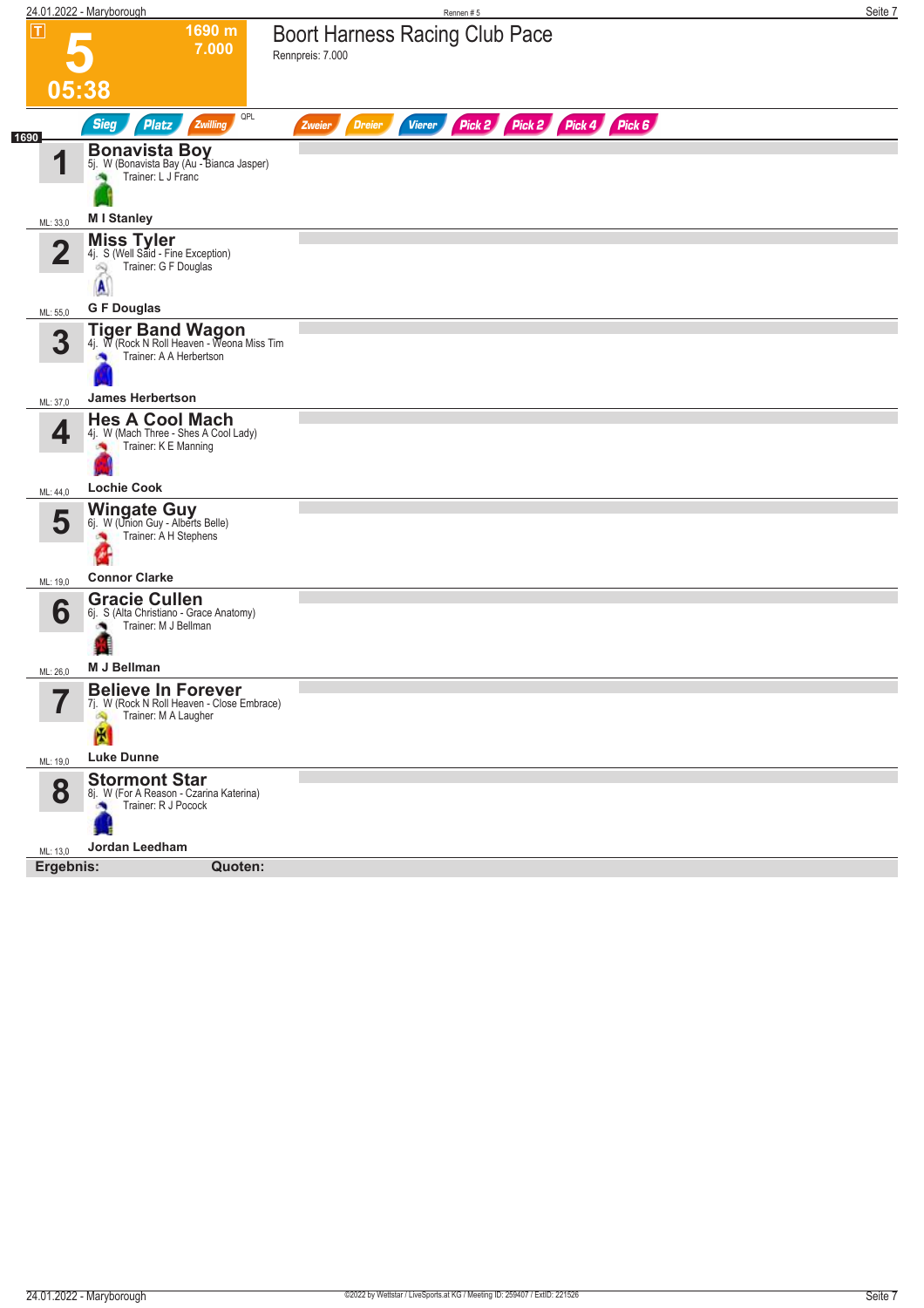|      |                | 24.01.2022 - Maryborough                                                                                    | Seite 8<br>Rennen#6                                                                                     |
|------|----------------|-------------------------------------------------------------------------------------------------------------|---------------------------------------------------------------------------------------------------------|
|      | $ \mathsf{T} $ | 2690 m<br>25.000                                                                                            | Rothacker Stockfeeds Bridgewater Central Victorian Trotting Championship (Group 3)<br>Rennpreis: 25.000 |
|      | 06:17          |                                                                                                             |                                                                                                         |
| 2690 |                | QPL<br><b>Sieg</b><br><b>Platz</b><br>Zwilling                                                              | Pick 2 Pick 2 Pick 3 Pick 4 Pick 6<br><b>Dreier</b><br><b>Vierer</b><br>Zweier                          |
|      | И<br>ML: 85,0  | Homonym<br>5j. S (Majestic Son - A Touch Of Sun)<br>Trainer: R J Brosnan E Brosnan<br>R J Brosnan           |                                                                                                         |
|      | 2              | Kyvalley Hacienda<br>4j. W (Andover Hall - Kyvalley Lily)<br>Trainer: C D Svanosio                          |                                                                                                         |
|      | ML: 13,0       | <b>CD</b> Svanosio                                                                                          |                                                                                                         |
|      | 3              | <b>Aldebaran Belle</b><br>5j. S (Dream Vacation - Chiola Belle)<br>Trainer: A M Conroy<br><b>G R Conroy</b> |                                                                                                         |
|      | ML: 15,0       | <b>Whos Countn</b>                                                                                          |                                                                                                         |
|      | 4              | 5j. H (Imperial Count - Ima Thrill Seeker)<br>Trainer: R W Cross<br>A<br>J A Mackinnon                      |                                                                                                         |
|      | ML: 26,0       | <b>Quake Proof</b>                                                                                          |                                                                                                         |
|      | 5              | 5j. W (Quaker Jet - Adellas Dash)<br>Trainer: M R S Barby<br>പ്പ<br>A                                       |                                                                                                         |
|      | ML: 6,0        | A M Conroy                                                                                                  |                                                                                                         |
|      | 6              | <b>Easy Pickings</b><br>7j. W (Quite Easy - Lucky Monarch)<br>Trainer: Á P Gath<br>Jordan Leedham           |                                                                                                         |
|      | ML: 17,0       | <b>Patched</b>                                                                                              |                                                                                                         |
|      | 7<br>ı         | 5j. W (Skyvalley - Bella Mosca)<br>Trainer: C A Alford<br>$\mathbb{Z}$<br><b>C A Alford</b>                 |                                                                                                         |
|      | ML: 19,0       |                                                                                                             |                                                                                                         |
|      | 8              | You Really Got Me<br>Trainer: K J Barker<br><b>G A Craven</b>                                               |                                                                                                         |
|      | ML: 11,0       | <b>One Over Da Son</b>                                                                                      |                                                                                                         |
|      | 9              | 6j. W (Muscle Hill - One Over Kenny)<br>Trainer: D J Mullan                                                 |                                                                                                         |
|      | ML: 19,0       | <b>G R Sugars</b>                                                                                           |                                                                                                         |
|      | TU             | Whatwillbeewillbee<br>7j. W (Majestic Son - Becky's Baby)<br>Trainer: B A Lilley<br><b>CA Alford</b>        |                                                                                                         |
|      | ML: 501,0      | <b>Flash Kyvalley</b>                                                                                       |                                                                                                         |
|      |                | 7j. W (Skyvalley - Cashel Dagha)<br>Trainer: B A Lilley<br>×                                                |                                                                                                         |
|      | ML: 75,0       | J L Duggan                                                                                                  |                                                                                                         |
|      |                | <b>Namoscar</b><br>7j. W (Ready Cash - Heavens Above)<br>Trainer: A A Ainsworth B W Ainsworth               |                                                                                                         |
|      | ML: 95,0       | A A Ainsworth                                                                                               |                                                                                                         |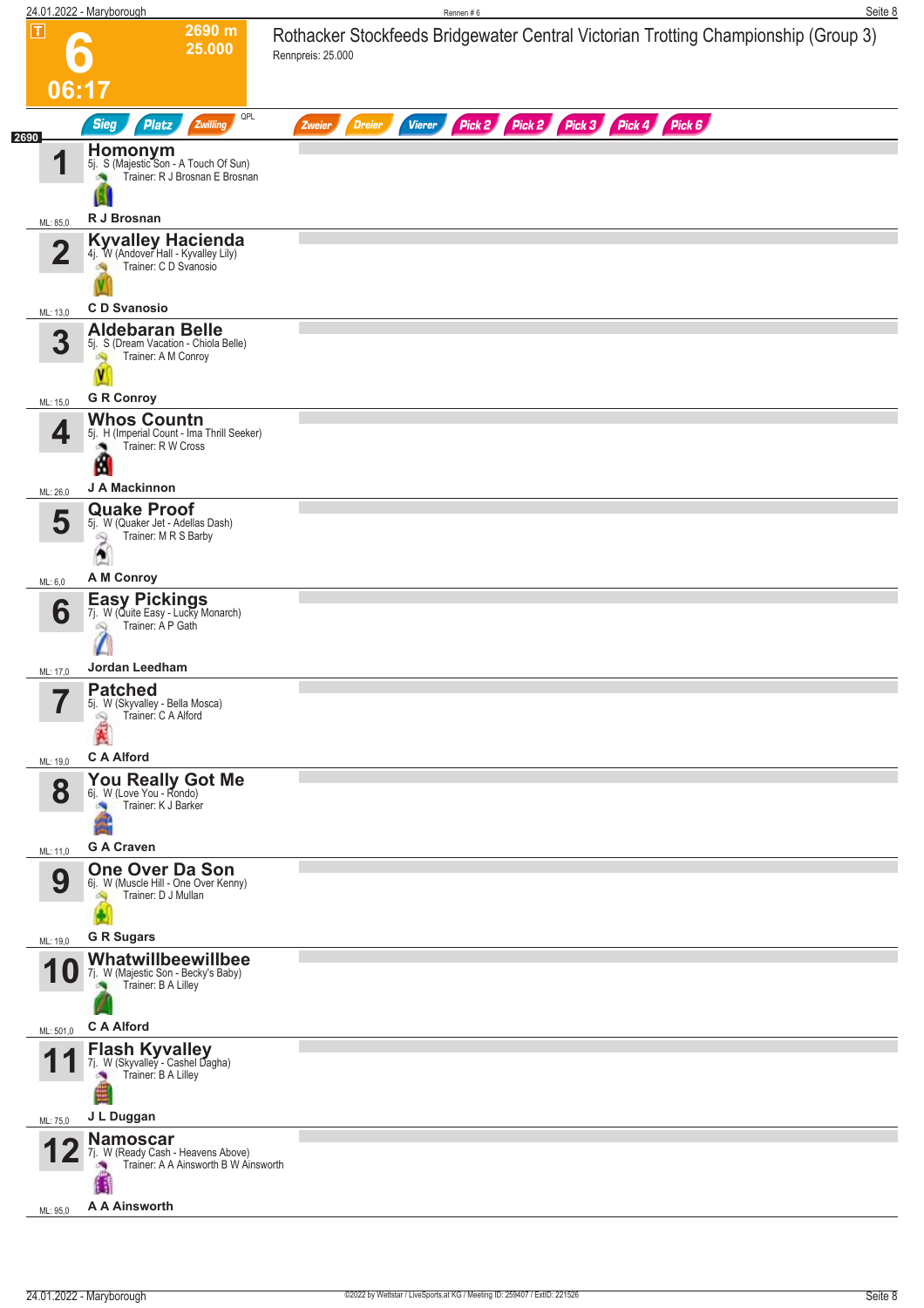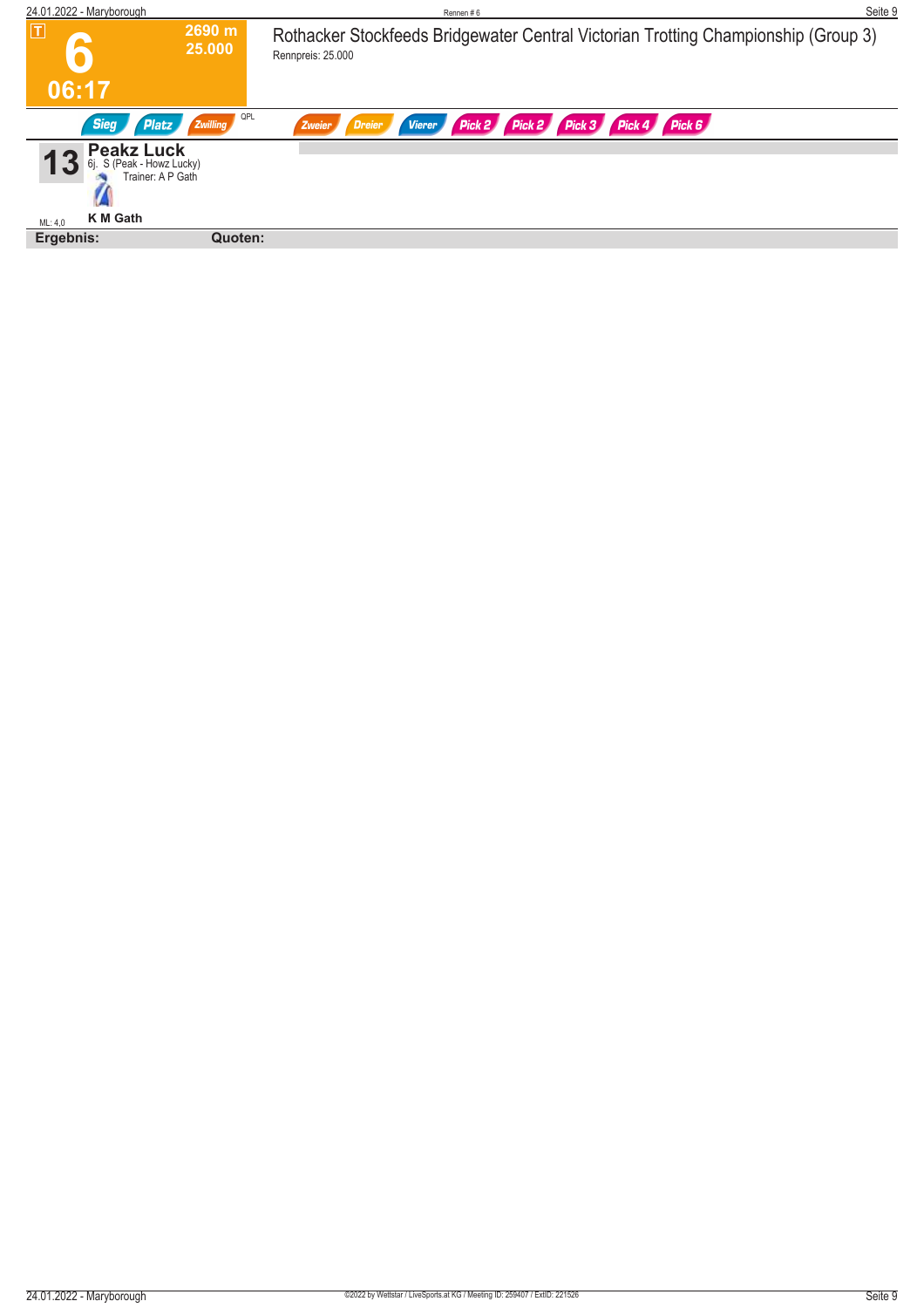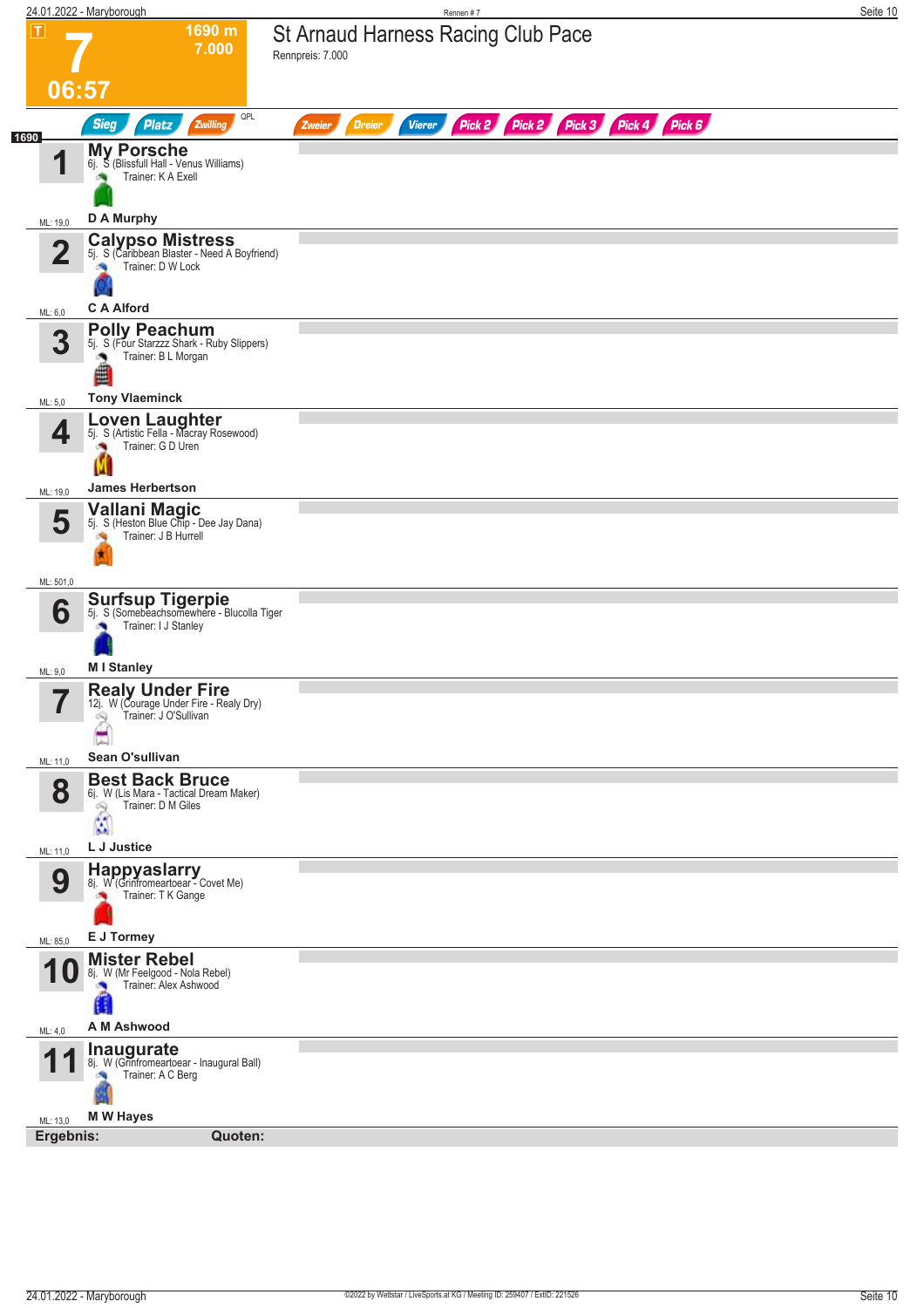